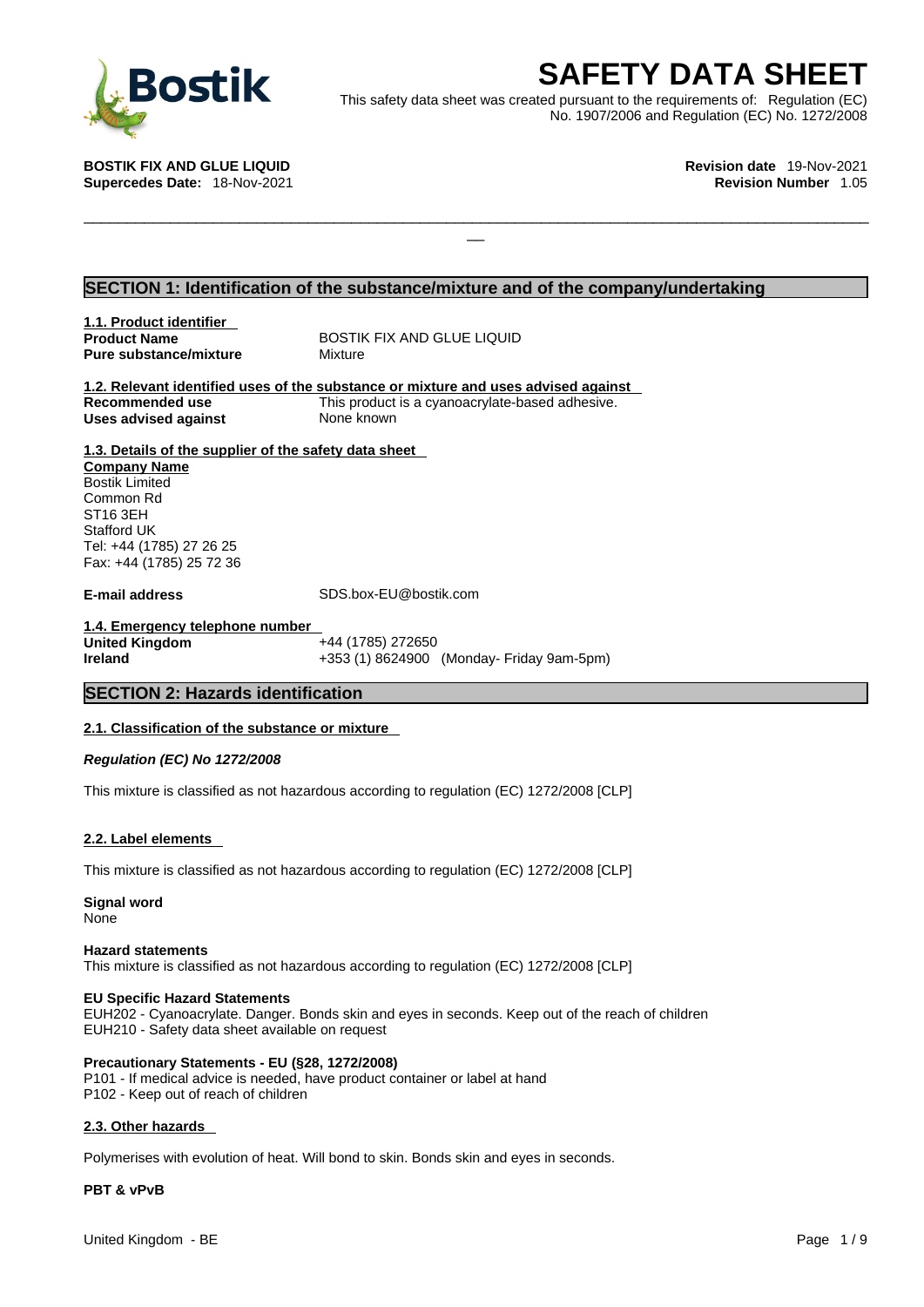\_\_\_\_\_\_\_\_\_\_\_\_\_\_\_\_\_\_\_\_\_\_\_\_\_\_\_\_\_\_\_\_\_\_\_\_\_\_\_\_\_\_\_\_\_\_\_\_\_\_\_\_\_\_\_\_\_\_\_\_\_\_\_\_\_\_\_\_\_\_\_\_\_\_\_\_\_\_\_\_\_\_\_\_\_\_\_\_\_\_\_

This mixture contains no substance considered to be persistent, bioaccumulating or toxic (PBT). This mixture contains no substance considered to be very persistent nor very bioaccumulating (vPvB).

# **SECTION 3: Composition/information on ingredients**

# **3.1 Substances**

Not applicable

# **3.2 Mixtures**

# **Full text of H- and EUH-phrases: see section 16**

This product does not contain candidate substances of very high concern at a concentration >=0.1% (Regulation (EC) No. 1907/2006 (REACH), Article 59)

# **SECTION 4: First aid measures**

# **4.1. Description of first aid measures**

| <b>General advice</b>                                            | Show this safety data sheet to the doctor in attendance. If irritation persists or eye and/or<br>skin remains bonded: Get medical advice/attention.                                                                                                                                                                                                                                                                                                                                                                                                 |
|------------------------------------------------------------------|-----------------------------------------------------------------------------------------------------------------------------------------------------------------------------------------------------------------------------------------------------------------------------------------------------------------------------------------------------------------------------------------------------------------------------------------------------------------------------------------------------------------------------------------------------|
| <b>Inhalation</b>                                                | Remove to fresh air. IF exposed or concerned: Get medical advice/attention.                                                                                                                                                                                                                                                                                                                                                                                                                                                                         |
| Eye contact                                                      | If eyelids are bonded closed or if skin to skin or skin to clothing bonding has occurred,<br>release bonding by covering affected area with a pad wetted with warm water. Do not<br>force eyes or any bonded skin apart. IF IN EYES: Rinse cautiously with water for several<br>minutes. Remove contact lenses, if present and easy to do. Continue rinsing. If irritation<br>persists or eye and/or skin remains bonded: Get medical advice/attention.                                                                                             |
| <b>Skin contact</b>                                              | Polymerises with evolution of heat. If eyelids are bonded closed or if skin to skin or skin<br>to clothing bonding has occurred, release bonding by covering affected area with a pad<br>wetted with warm water. Do not force eyes or any bonded skin apart. If irritation persists<br>or eye and/or skin remains bonded: Get medical advice/attention. Allow acetone or warm<br>water to penetrate the bond and gently attempt to move bonded areas without pulling the<br>skin away from bonded area. Do not remove clothing if adhering to skin. |
| Ingestion                                                        | Clean mouth with water. Do NOT induce vomiting. Drink 1 or 2 glasses of water. Never<br>give anything by mouth to an unconscious person.                                                                                                                                                                                                                                                                                                                                                                                                            |
| 4.2. Most important symptoms and effects, both acute and delayed |                                                                                                                                                                                                                                                                                                                                                                                                                                                                                                                                                     |
| <b>Symptoms</b>                                                  | No information available.                                                                                                                                                                                                                                                                                                                                                                                                                                                                                                                           |
|                                                                  | 4.3. Indication of any immediate medical attention and special treatment needed                                                                                                                                                                                                                                                                                                                                                                                                                                                                     |
| Note to doctors                                                  | Treat symptomatically.                                                                                                                                                                                                                                                                                                                                                                                                                                                                                                                              |
| <b>SECTION 5: Firefighting measures</b>                          |                                                                                                                                                                                                                                                                                                                                                                                                                                                                                                                                                     |
| 5.1. Extinguishing media                                         |                                                                                                                                                                                                                                                                                                                                                                                                                                                                                                                                                     |

**Suitable Extinguishing Media** Use extinguishing measures that are appropriate to local circumstances and the surrounding environment.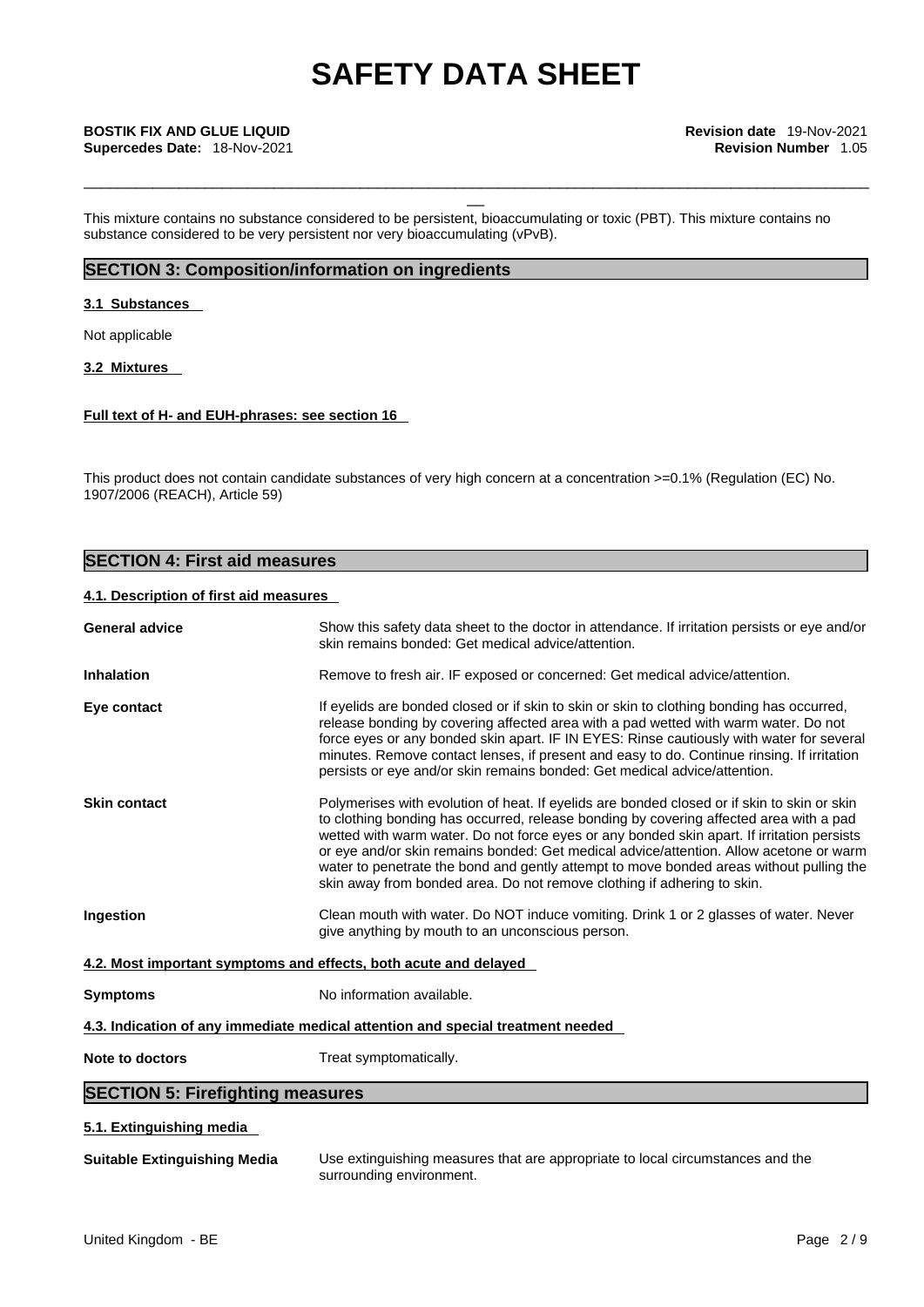\_\_\_\_\_\_\_\_\_\_\_\_\_\_\_\_\_\_\_\_\_\_\_\_\_\_\_\_\_\_\_\_\_\_\_\_\_\_\_\_\_\_\_\_\_\_\_\_\_\_\_\_\_\_\_\_\_\_\_\_\_\_\_\_\_\_\_\_\_\_\_\_\_\_\_\_\_\_\_\_\_\_\_\_\_\_\_\_\_\_\_

| Unsuitable extinguishing media                                                | No information available.                                                                                                                                                                                                                          |
|-------------------------------------------------------------------------------|----------------------------------------------------------------------------------------------------------------------------------------------------------------------------------------------------------------------------------------------------|
| 5.2. Special hazards arising from the substance or mixture                    |                                                                                                                                                                                                                                                    |
| Specific hazards arising from the Bonds skin and eyes in seconds.<br>chemical |                                                                                                                                                                                                                                                    |
| <b>Hazardous combustion products</b>                                          | Carbon oxides. Nitrogen oxides (NOx).                                                                                                                                                                                                              |
| 5.3. Advice for firefighters                                                  |                                                                                                                                                                                                                                                    |
| precautions for fire-fighters                                                 | Special protective equipment and Firefighters should wear self-contained breathing apparatus and full firefighting turnout<br>gear. Use personal protection equipment.                                                                             |
| <b>SECTION 6: Accidental release measures</b>                                 |                                                                                                                                                                                                                                                    |
|                                                                               | 6.1. Personal precautions, protective equipment and emergency procedures                                                                                                                                                                           |
| <b>Personal precautions</b>                                                   | Avoid contact with skin, eyes or clothing. Ensure adequate ventilation. Use personal<br>protective equipment as required. See section 8 for more information.                                                                                      |
| For emergency responders                                                      | Use personal protection recommended in Section 8.                                                                                                                                                                                                  |
| 6.2. Environmental precautions                                                |                                                                                                                                                                                                                                                    |
| <b>Environmental precautions</b>                                              | See Section 12 for additional Ecological Information.                                                                                                                                                                                              |
| 6.3. Methods and material for containment and cleaning up                     |                                                                                                                                                                                                                                                    |
| <b>Methods for containment</b>                                                | Do not use cloths for mopping up. Flood with water to complete polymerization and<br>scrape off floor.                                                                                                                                             |
| Methods for cleaning up                                                       | Take up mechanically, placing in appropriate containers for disposal.                                                                                                                                                                              |
| Prevention of secondary hazards                                               | Clean contaminated objects and areas thoroughly observing environmental regulations.                                                                                                                                                               |
| 6.4. Reference to other sections                                              |                                                                                                                                                                                                                                                    |
| <b>Reference to other sections</b>                                            | See section 8 for more information. See section 13 for more information.                                                                                                                                                                           |
| <b>SECTION 7: Handling and storage</b>                                        |                                                                                                                                                                                                                                                    |
| 7.1. Precautions for safe handling                                            |                                                                                                                                                                                                                                                    |
| Advice on safe handling                                                       | Handle in accordance with good industrial hygiene and safety practice. Avoid contact<br>with skin, eyes or clothing. Use personal protection equipment. Do not eat, drink or<br>smoke when using this product. See section 8 for more information. |
| <b>General hygiene considerations</b>                                         | Handle in accordance with good industrial hygiene and safety practice.                                                                                                                                                                             |
| 7.2. Conditions for safe storage, including any incompatibilities             |                                                                                                                                                                                                                                                    |
| <b>Storage Conditions</b>                                                     | Keep container tightly closed in a dry and well-ventilated place.                                                                                                                                                                                  |
| <b>Recommended storage</b><br>temperature                                     | Keep at temperatures between 2 and 10 °C. For optimum shelf life store in original<br>containers under refrigerated conditions at 2 - 8°C.                                                                                                         |
| 7.3. Specific end use(s)                                                      |                                                                                                                                                                                                                                                    |
| Specific use(s)<br>This product is a cyanoacrylate-based adhesive.            |                                                                                                                                                                                                                                                    |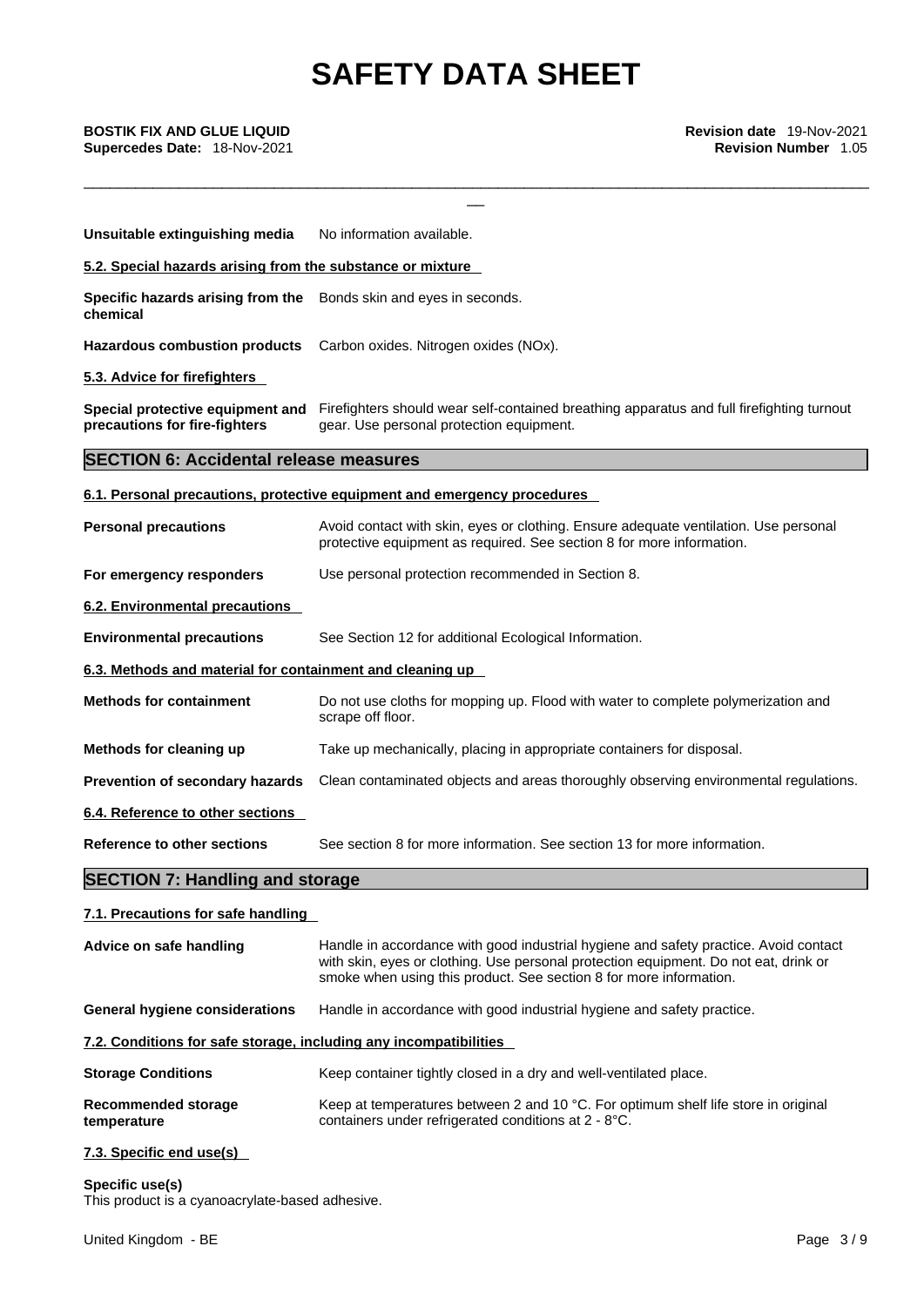\_\_\_\_\_\_\_\_\_\_\_\_\_\_\_\_\_\_\_\_\_\_\_\_\_\_\_\_\_\_\_\_\_\_\_\_\_\_\_\_\_\_\_\_\_\_\_\_\_\_\_\_\_\_\_\_\_\_\_\_\_\_\_\_\_\_\_\_\_\_\_\_\_\_\_\_\_\_\_\_\_\_\_\_\_\_\_\_\_\_\_

|                                                                                       | Risk Management Methods (RMM) The information required is contained in this Safety Data Sheet.                                                                                                                                                                                                                                                                                                                  |
|---------------------------------------------------------------------------------------|-----------------------------------------------------------------------------------------------------------------------------------------------------------------------------------------------------------------------------------------------------------------------------------------------------------------------------------------------------------------------------------------------------------------|
| <b>Other information</b>                                                              | Observe technical data sheet.                                                                                                                                                                                                                                                                                                                                                                                   |
| <b>SECTION 8: Exposure controls/personal protection</b>                               |                                                                                                                                                                                                                                                                                                                                                                                                                 |
| 8.1. Control parameters                                                               |                                                                                                                                                                                                                                                                                                                                                                                                                 |
| <b>Exposure Limits</b>                                                                | This product, as supplied, does not contain any hazardous materials with occupational<br>exposure limits established by the region specific regulatory bodies                                                                                                                                                                                                                                                   |
| Derived No Effect Level (DNEL)                                                        | No information available                                                                                                                                                                                                                                                                                                                                                                                        |
| Predicted No Effect Concentration No information available.<br>(PNEC)                 |                                                                                                                                                                                                                                                                                                                                                                                                                 |
| 8.2. Exposure controls                                                                |                                                                                                                                                                                                                                                                                                                                                                                                                 |
| <b>Engineering controls</b>                                                           | Ensure adequate ventilation, especially in confined areas.                                                                                                                                                                                                                                                                                                                                                      |
| Personal protective equipment<br><b>Eye/face protection</b><br><b>Hand protection</b> | Wear safety glasses with side shields (or goggles).<br>Recommended Use:. Nitrile rubber. Glove thickness > 0.4 mm. Latex gloves.<br>Polyethylene. Polypropylene. Glove thickness > = 0.15 mm. Ensure that the<br>breakthrough time of the glove material is not exceeded. Refer to glove supplier for<br>information on breakthrough time for specific gloves. Gloves must conform to standard<br><b>EN 374</b> |
| Skin and body protection<br><b>Respiratory protection</b>                             | Wear suitable protective clothing.<br>None under normal use conditions.                                                                                                                                                                                                                                                                                                                                         |
|                                                                                       |                                                                                                                                                                                                                                                                                                                                                                                                                 |

**Environmental exposure controls** Do not allow uncontrolled discharge of product into the environment.

# **SECTION 9: Physical and chemical properties**

# **9.1. Information on basic physical and chemical properties**

| <b>Physical state</b><br>Appearance<br>Colour<br>Odour<br><b>Odour threshold</b> | Liquid<br>Liquid<br>No information available<br><b>Odourless</b><br>Not applicable |                  |
|----------------------------------------------------------------------------------|------------------------------------------------------------------------------------|------------------|
| <b>Property</b>                                                                  | <b>Values</b>                                                                      | Remarks • Method |
| рH                                                                               | No data available                                                                  |                  |
| pH (as aqueous solution)                                                         | No data available                                                                  |                  |
| Melting point / freezing point                                                   | No data available                                                                  |                  |
| Initial boiling point and boiling                                                | 74 °C                                                                              |                  |
| range                                                                            |                                                                                    |                  |
| <b>Flash point</b>                                                               | 110 $\degree$ C                                                                    | ASTM D92         |
| <b>Evaporation rate</b>                                                          | No data available                                                                  |                  |
| <b>Flammability</b>                                                              | Not applicable for liquids.                                                        |                  |
| <b>Flammability Limit in Air</b>                                                 |                                                                                    |                  |
| Upper flammability or explosive No data available<br>limits                      |                                                                                    |                  |
| Lower flammability or explosive No data available<br>limits                      |                                                                                    |                  |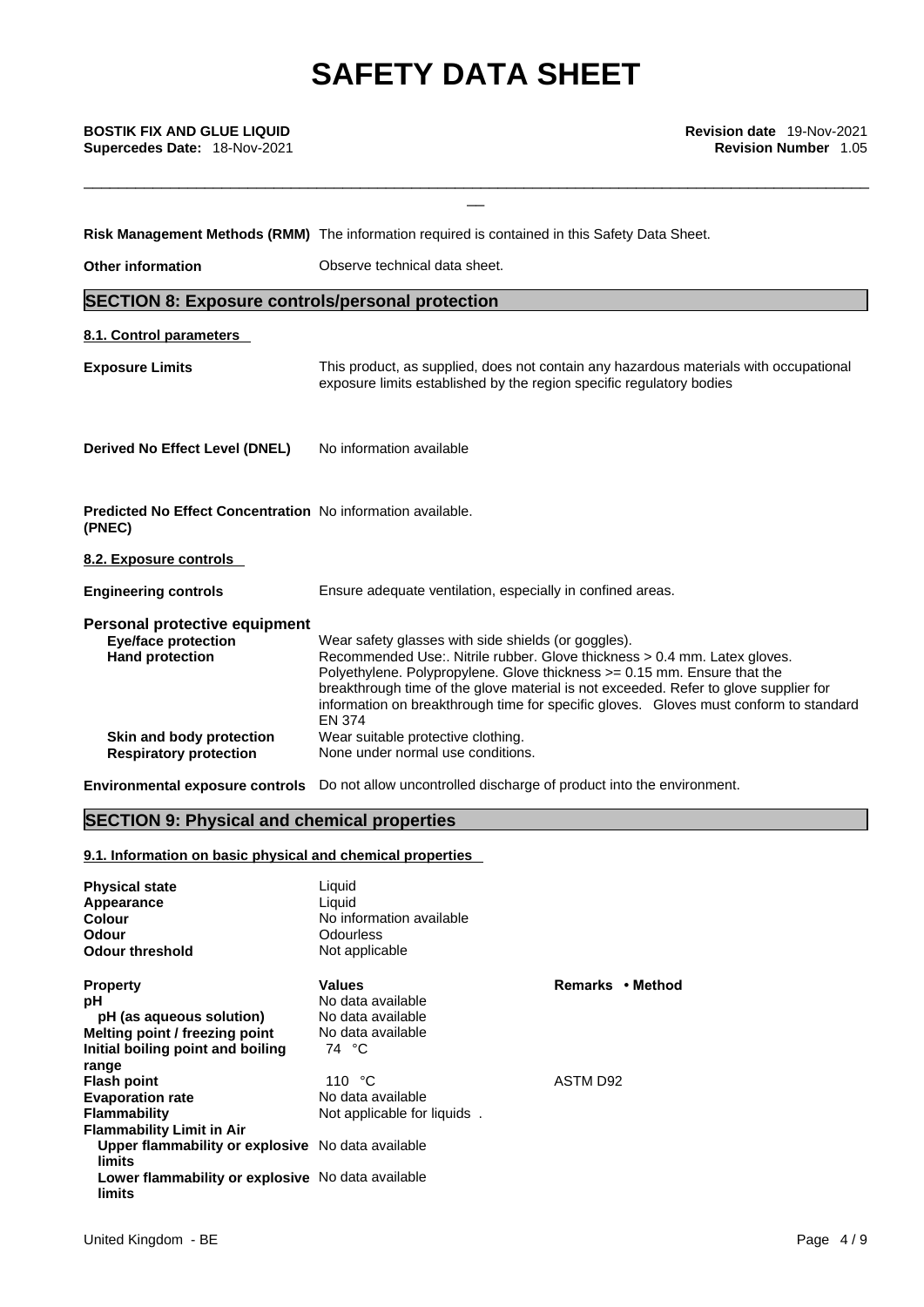\_\_\_\_\_\_\_\_\_\_\_\_\_\_\_\_\_\_\_\_\_\_\_\_\_\_\_\_\_\_\_\_\_\_\_\_\_\_\_\_\_\_\_\_\_\_\_\_\_\_\_\_\_\_\_\_\_\_\_\_\_\_\_\_\_\_\_\_\_\_\_\_\_\_\_\_\_\_\_\_\_\_\_\_\_\_\_\_\_\_\_

**Supercedes Date:** 18-Nov-2021 **Revision Number** 1.05

| <b>BOSTIK FIX AND GLUE LIQUID</b><br>Supercedes Date: 18-Nov-2021                                                                                                                                                                                                                                                                                         |                                                                                                                                                                                                                                               | <b>Revision date 19-Nov-2021</b><br><b>Revision Number 1.05</b>                |  |
|-----------------------------------------------------------------------------------------------------------------------------------------------------------------------------------------------------------------------------------------------------------------------------------------------------------------------------------------------------------|-----------------------------------------------------------------------------------------------------------------------------------------------------------------------------------------------------------------------------------------------|--------------------------------------------------------------------------------|--|
| Vapour pressure<br><b>Relative vapour density</b><br><b>Relative density</b><br><b>Water solubility</b><br>Solubility(ies)<br><b>Partition coefficient</b><br><b>Autoignition temperature</b><br><b>Decomposition temperature</b><br><b>Kinematic viscosity</b><br><b>Dynamic viscosity</b><br><b>Explosive properties</b><br><b>Oxidising properties</b> | No data available<br>No data available<br>No data available<br>No data available<br>No data available<br>No data available<br>119 °C<br>No data available<br>No data available<br>No data available<br>No data available<br>No data available | Polymerisation can occur                                                       |  |
| 9.2. Other information<br>Solid content (%)<br>VOC Content (%)<br><b>Liquid Density</b>                                                                                                                                                                                                                                                                   | No information available<br>1.1 $g/cm^{3}$                                                                                                                                                                                                    |                                                                                |  |
| <b>SECTION 10: Stability and reactivity</b>                                                                                                                                                                                                                                                                                                               |                                                                                                                                                                                                                                               |                                                                                |  |
| 10.1. Reactivity                                                                                                                                                                                                                                                                                                                                          |                                                                                                                                                                                                                                               |                                                                                |  |
| <b>Reactivity</b>                                                                                                                                                                                                                                                                                                                                         | No information available.                                                                                                                                                                                                                     |                                                                                |  |
| 10.2. Chemical stability                                                                                                                                                                                                                                                                                                                                  |                                                                                                                                                                                                                                               |                                                                                |  |
| <b>Stability</b>                                                                                                                                                                                                                                                                                                                                          | Stable under normal conditions.                                                                                                                                                                                                               |                                                                                |  |
| <b>Explosion data</b>                                                                                                                                                                                                                                                                                                                                     |                                                                                                                                                                                                                                               |                                                                                |  |
| Sensitivity to mechanical                                                                                                                                                                                                                                                                                                                                 | None.                                                                                                                                                                                                                                         |                                                                                |  |
| impact<br>Sensitivity to static discharge                                                                                                                                                                                                                                                                                                                 | None.                                                                                                                                                                                                                                         |                                                                                |  |
| 10.3. Possibility of hazardous reactions                                                                                                                                                                                                                                                                                                                  |                                                                                                                                                                                                                                               |                                                                                |  |
| Possibility of hazardous reactions None under normal processing.                                                                                                                                                                                                                                                                                          |                                                                                                                                                                                                                                               |                                                                                |  |
| 10.4. Conditions to avoid                                                                                                                                                                                                                                                                                                                                 |                                                                                                                                                                                                                                               |                                                                                |  |
| <b>Conditions to avoid</b>                                                                                                                                                                                                                                                                                                                                | Protect from moisture.                                                                                                                                                                                                                        |                                                                                |  |
| 10.5. Incompatible materials                                                                                                                                                                                                                                                                                                                              |                                                                                                                                                                                                                                               |                                                                                |  |
| Incompatible materials                                                                                                                                                                                                                                                                                                                                    | Alcohols, Alkali, Amines, Water,                                                                                                                                                                                                              |                                                                                |  |
| 10.6. Hazardous decomposition products                                                                                                                                                                                                                                                                                                                    |                                                                                                                                                                                                                                               |                                                                                |  |
| <b>Hazardous decomposition</b><br>products                                                                                                                                                                                                                                                                                                                |                                                                                                                                                                                                                                               | None under normal use conditions. Stable under recommended storage conditions. |  |
| <b>SECTION 11: Toxicological information</b>                                                                                                                                                                                                                                                                                                              |                                                                                                                                                                                                                                               |                                                                                |  |
| 11.1. Information on toxicological effects                                                                                                                                                                                                                                                                                                                |                                                                                                                                                                                                                                               |                                                                                |  |
| Information on likely routes of exposure                                                                                                                                                                                                                                                                                                                  |                                                                                                                                                                                                                                               |                                                                                |  |
| <b>Product Information</b>                                                                                                                                                                                                                                                                                                                                |                                                                                                                                                                                                                                               |                                                                                |  |

**Inhalation** Based on available data, the classification criteria are not met.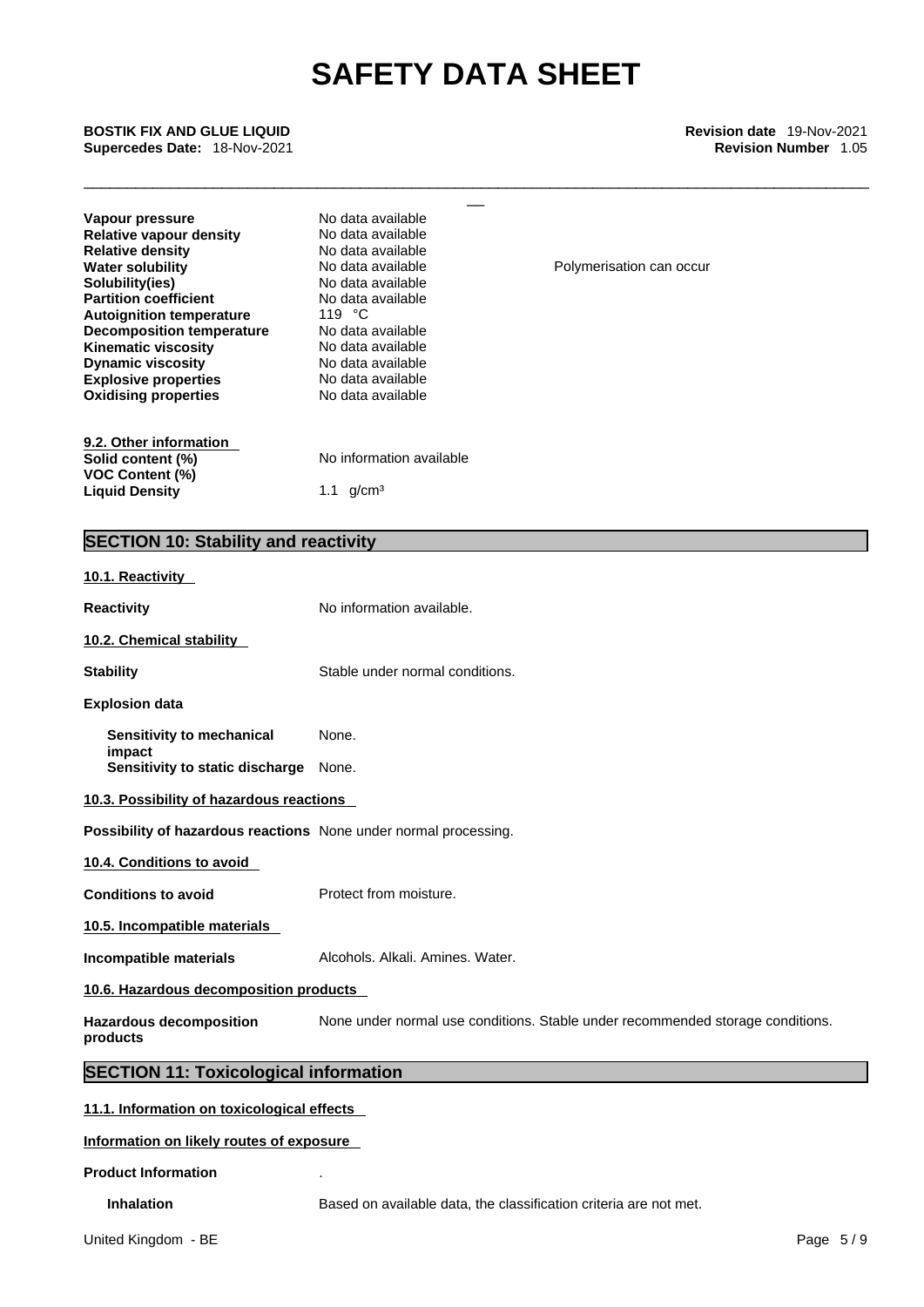# **Supercedes Date:** 18-Nov-2021 **Revision Number** 1.05

| <b>BOSTIK FIX AND GLUE LIQUID</b><br>Supercedes Date: 18-Nov-2021 | Revision date 19-Nov-2021<br><b>Revision Number 1.05</b>                                             |
|-------------------------------------------------------------------|------------------------------------------------------------------------------------------------------|
|                                                                   |                                                                                                      |
| Eye contact                                                       | Specific test data for the substance or mixture is not available. Bonds skin and eyes in<br>seconds. |
| <b>Skin contact</b>                                               | Specific test data for the substance or mixture is not available. Bonds skin and eyes in<br>seconds. |
| Ingestion                                                         | Based on available data, the classification criteria are not met.                                    |
|                                                                   | Symptoms related to the physical, chemical and toxicological characteristics                         |
| <b>Symptoms</b>                                                   | No information available.                                                                            |
| <b>Numerical measures of toxicity</b>                             |                                                                                                      |
| <b>Acute toxicity</b>                                             | The following values are calculated based on chapter 3.1 of the GHS document                         |
| <b>Component Information</b>                                      |                                                                                                      |
|                                                                   | Delayed and immediate effects as well as chronic effects from short and long-term exposure           |
| <b>Skin corrosion/irritation</b>                                  | Based on available data, the classification criteria are not met.                                    |
|                                                                   | Serious eye damage/eye irritation Based on available data, the classification criteria are not met.  |
| Respiratory or skin sensitisation                                 | Based on available data, the classification criteria are not met.                                    |
| Germ cell mutagenicity                                            | Based on available data, the classification criteria are not met.                                    |
| Carcinogenicity                                                   | Based on available data, the classification criteria are not met.                                    |
| <b>Reproductive toxicity</b>                                      | Based on available data, the classification criteria are not met.                                    |
| <b>STOT - single exposure</b>                                     | Based on available data, the classification criteria are not met.                                    |
| <b>STOT - repeated exposure</b>                                   | Based on available data, the classification criteria are not met.                                    |
| <b>Aspiration hazard</b>                                          | Based on available data, the classification criteria are not met.                                    |
| 11.2. Information on other hazards                                |                                                                                                      |
| 11.2.1. Endocrine disrupting properties                           |                                                                                                      |
| <b>Endocrine disrupting properties</b>                            | No information available.                                                                            |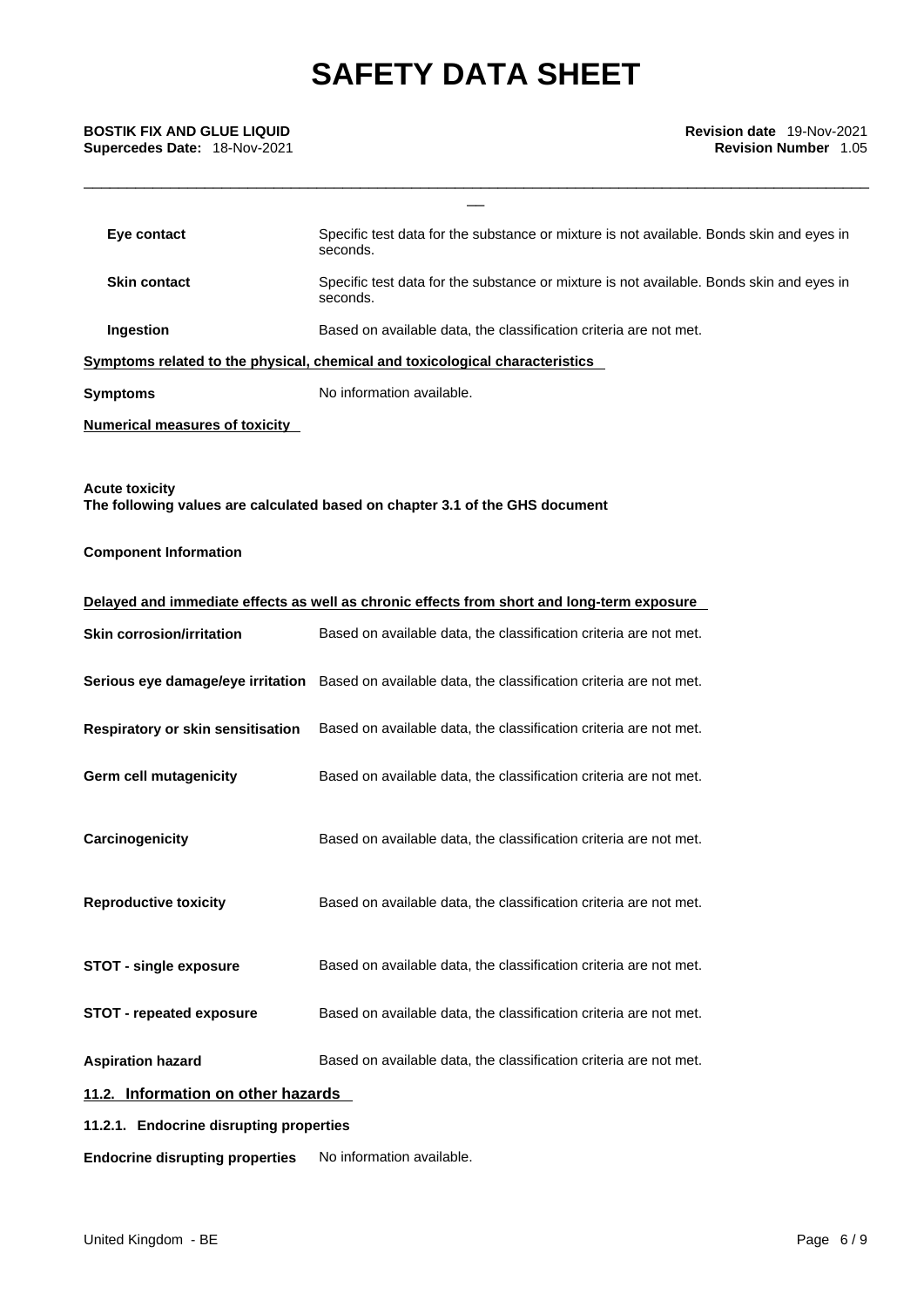| <b>BOSTIK FIX AND GLUE LIQUID</b><br>Supercedes Date: 18-Nov-2021 | Revision date 19-Nov-2021<br><b>Revision Number 1.05</b>                 |
|-------------------------------------------------------------------|--------------------------------------------------------------------------|
| 11.2.2. Other information                                         |                                                                          |
| Other adverse effects                                             | No information available.                                                |
| <b>SECTION 12: Ecological information</b>                         |                                                                          |
| 12.1. Toxicity                                                    |                                                                          |
| <b>Ecotoxicity</b>                                                |                                                                          |
| 12.2. Persistence and degradability                               |                                                                          |
| Persistence and degradability                                     | No information available.                                                |
| 12.3. Bioaccumulative potential                                   |                                                                          |
| <b>Bioaccumulation</b>                                            | There is no data for this product.                                       |
| 12.4. Mobility in soil                                            |                                                                          |
| <b>Mobility in soil</b>                                           | No information available.                                                |
| 12.5. Results of PBT and vPvB assessment                          |                                                                          |
| PBT and vPvB assessment                                           | The product does not contain any substance(s) classified as PBT or vPvB. |
| 12.6. Other adverse effects                                       |                                                                          |
| Other adverse effects                                             | No information available.                                                |
|                                                                   |                                                                          |

# **SECTION 13: Disposal considerations**

# **13.1. Waste treatment methods**

| Waste from residues/unused<br>products | Dispose of in accordance with local regulations. Dispose of waste in accordance with<br>environmental legislation. |
|----------------------------------------|--------------------------------------------------------------------------------------------------------------------|
| Contaminated packaging                 | Do not reuse empty containers.                                                                                     |
| <b>European Waste Cataloque</b>        | 08 04 09* waste adhesives and sealants containing organic solvents or other dangerous<br>substances                |
| Other information                      | Waste codes should be assigned by the user based on the application for which the<br>product was used.             |

# **SECTION 14: Transport information**

| Note:                           | The shipping descriptions shown here are for bulk shipments only, and may not apply to<br>shipments made in non-bulk packages (see regulatory definition). The information shown<br>here, may not always agree with the bill of lading shipping description for the material. |
|---------------------------------|-------------------------------------------------------------------------------------------------------------------------------------------------------------------------------------------------------------------------------------------------------------------------------|
| <b>Land transport (ADR/RID)</b> |                                                                                                                                                                                                                                                                               |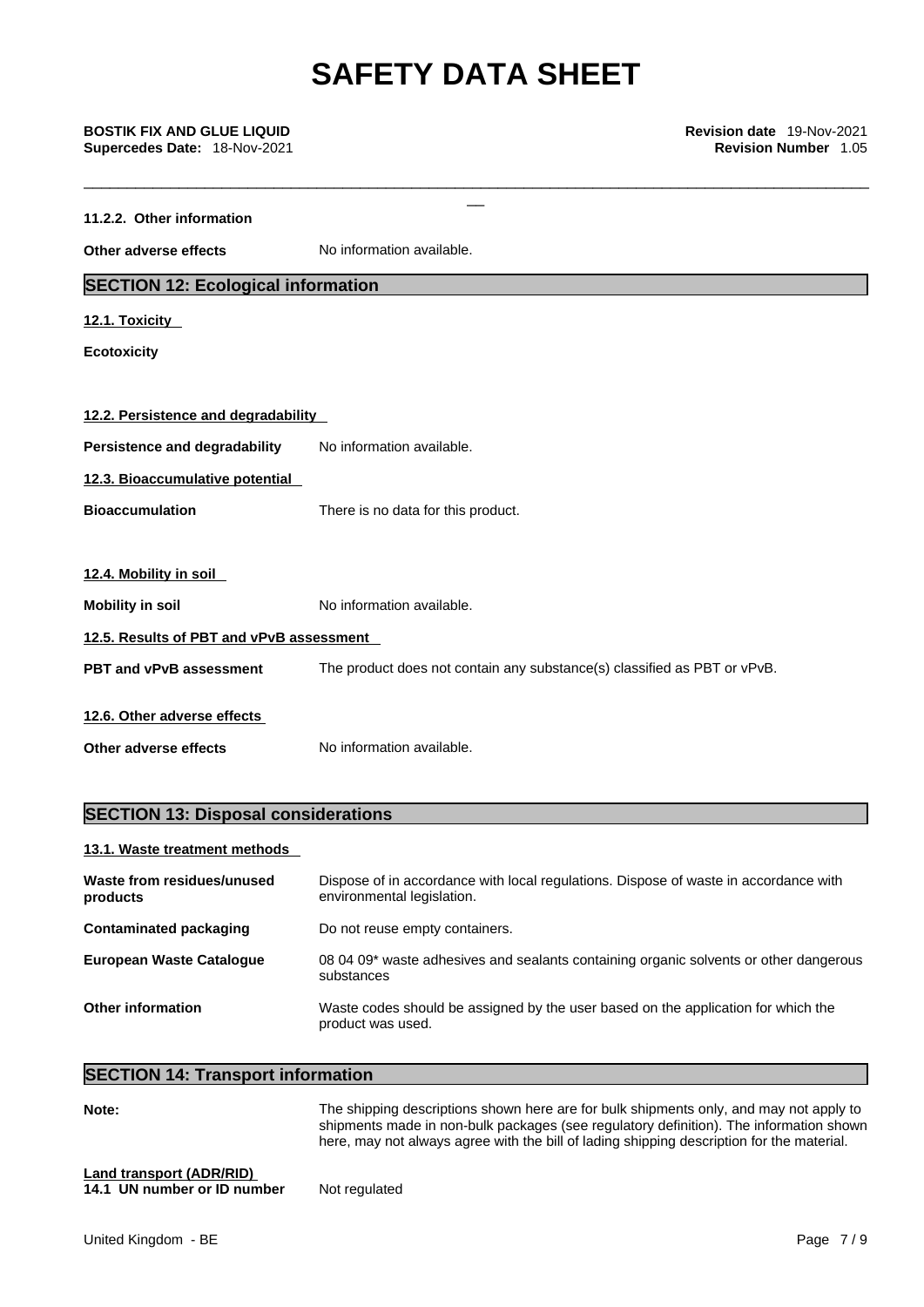\_\_\_\_\_\_\_\_\_\_\_\_\_\_\_\_\_\_\_\_\_\_\_\_\_\_\_\_\_\_\_\_\_\_\_\_\_\_\_\_\_\_\_\_\_\_\_\_\_\_\_\_\_\_\_\_\_\_\_\_\_\_\_\_\_\_\_\_\_\_\_\_\_\_\_\_\_\_\_\_\_\_\_\_\_\_\_\_\_\_\_

\_\_ **BOSTIK FIX AND GLUE LIQUID Revision date** 19-Nov-2021 **Supercedes Date:** 18-Nov-2021 **Revision Number** 1.05

| 14.2 Proper Shipping Name<br>14.3 Transport hazard class(es)<br>14.4 Packing group        | Not regulated<br>Not regulated<br>Not regulated |  |
|-------------------------------------------------------------------------------------------|-------------------------------------------------|--|
| 14.5 Environmental hazards                                                                | Not applicable                                  |  |
| <b>14.6 Special Provisions</b>                                                            | None                                            |  |
| <b>IMDG</b>                                                                               |                                                 |  |
| 14.1 UN number or ID number                                                               | Not regulated                                   |  |
| 14.2 Proper Shipping Name                                                                 | Not regulated                                   |  |
| 14.3 Transport hazard class(es)                                                           | Not regulated                                   |  |
| 14.4 Packing group                                                                        | Not regulated                                   |  |
| 14.5 Marine pollutant                                                                     | NΡ                                              |  |
| <b>14.6 Special Provisions</b>                                                            | None                                            |  |
| 14.7 Transport in bulk according to Annex II of MARPOL and the IBC Code<br>Not applicable |                                                 |  |
| Air transport (ICAO-TI / IATA-DGR)                                                        |                                                 |  |

| All Gallsport (IOAO-TI / IATA-DOI\) |                                                  |
|-------------------------------------|--------------------------------------------------|
| 14.1 UN number or ID number         | <b>UN3334</b>                                    |
| 14.2 Proper Shipping Name           | Aviation regulated liquid, n.o.s                 |
| 14.3 Transport hazard class(es)     | 9                                                |
| 14.4 Packing group                  | Ш                                                |
| <b>Description</b>                  | UN3334, Aviation regulated liquid, n.o.s, 9, III |
| 14.5 Environmental hazards          | Not applicable                                   |
| <b>14.6 Special Provisions</b>      | A27                                              |
| Limited quantity (LQ)               | 30 kg G                                          |
| <b>ERG Code</b>                     | 9Α                                               |
|                                     |                                                  |

# **Section 15: REGULATORY INFORMATION**

## **15.1. Safety, health and environmental regulations/legislation specific for the substance or mixture**

# **European Union**

# **Registration, Evaluation, Authorization, and Restriction of Chemicals (REACh) Regulation (EC 1907/2006)**

#### **SVHC: Substances of Very High Concern for Authorisation:**

This product does not contain candidate substances of very high concern at a concentration >=0.1% (Regulation (EC) No. 1907/2006 (REACH), Article 59)

#### **EU-REACH (1907/2006) - Annex XVII - Substances subject to Restriction**

This product does not contain substances subject to restriction (Regulation (EC) No. 1907/2006 (REACH), Annex XVII).

#### **Substance subject to authorisation per REACH Annex XIV**

This product does not contain substances subject to authorisation (Regulation (EC) No. 1907/2006 (REACH), Annex XIV)

**Ozone-depleting substances (ODS) regulation (EC) 1005/2009** Not applicable

# **Persistent Organic Pollutants**

Not applicable